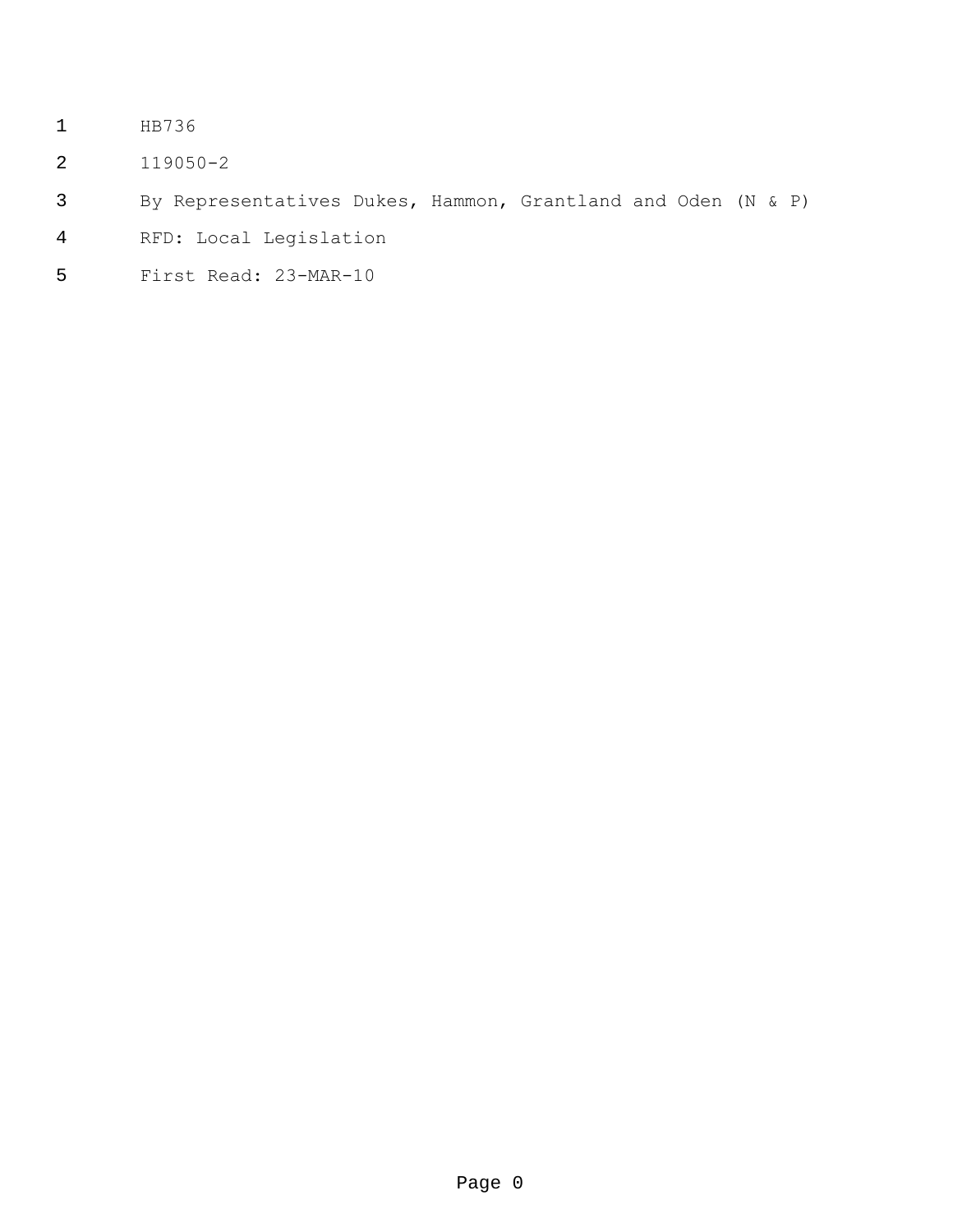| $\mathbf 1$ | 119050-2:n:02/26/2010:LLR/tj LRS2010-1425R1                    |
|-------------|----------------------------------------------------------------|
| 2           |                                                                |
| 3           |                                                                |
| 4           |                                                                |
| 5           |                                                                |
| 6           |                                                                |
| 7           |                                                                |
| 8           |                                                                |
| 9           | A BILL                                                         |
| 10          | TO BE ENTITLED                                                 |
| 11          | AN ACT                                                         |
| 12          |                                                                |
| 13          | Relating to Morgan County; to amend Sections 1 and 6           |
| 14          | of Act 96-648 of the 1996 Regular Session (Acts 1996, p.       |
| 15          | 1032), relating to the operation of bingo within the Cities of |
| 16          | Hartselle, Falkville, and Decatur; to further define the term  |
| 17          | "Bingo"; and to allow bingo permit holders to advertise their  |
| 18          | bingo sessions upon approval of the local municipal governing  |
| 19          | body.                                                          |
| 20          | BE IT ENACTED BY THE LEGISLATURE OF ALABAMA:                   |
| 21          | Section 1. Sections 1 and 6 of Act 96-648 of the               |
| 22          | 1996 Regular Session (Acts 1996, p. 1032), are amended to read |
| 23          | as follows:                                                    |
| 24          | "Section 1. As used in this act, the following words           |
| 25          | shall have the following meanings:                             |
| 26          | "(1) BINGO. For purposes of bingo games operated               |
| 27          | within the boundaries of Morgan County, the term "game of      |
|             |                                                                |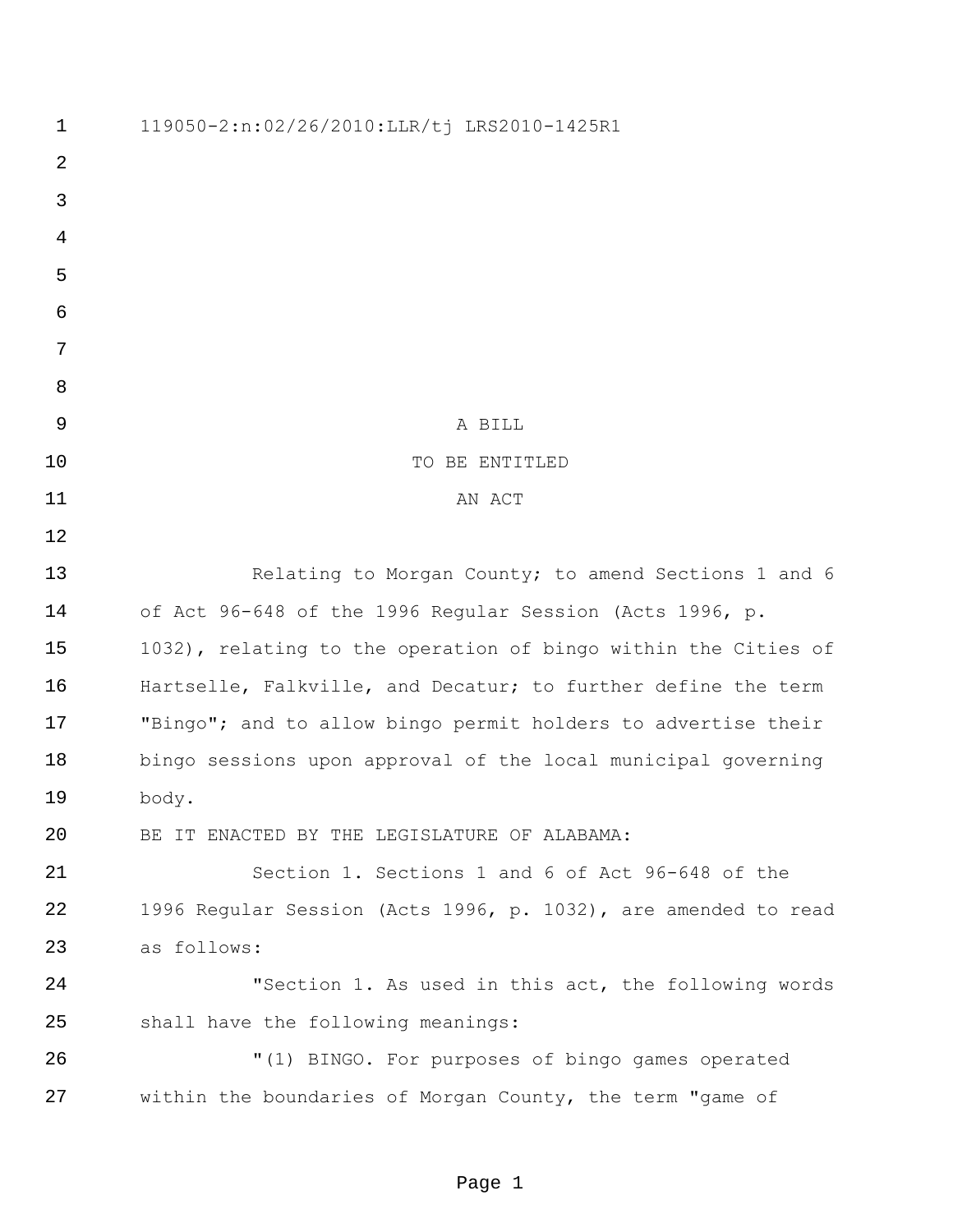bingo" or "bingo" shall mean: A game of chance that is played by groups of people seated in a duly authorized and permitted location. Balls bearing a combination of one of five letters (B-I-N-G-O) and a number between 1 and 75 are randomly drawn, usually from a wheel, and announced by a "caller." The game is played on flat pieces of cardboard or disposable paper containing 25 squares arranged in five vertical columns and five horizontal rows (i.e., a 5x5" square matrix). The letters B-I-N-G-O are printed above the five vertical columns, with 10 one letter appearing above each column; the center space on 11 the square matrix may be marked "Free," and one of the 75 numbers with which the game typically is played is preprinted in each of the remaining 24 squares. The distribution of the 75 numbers commonly corresponds to the following arrangement on the pre-printed card: 1 to 15 in the "B"column; 16 to 30 in the "I" column; 31 to 45 in the "N" column; 46 to 60 in the "G" column; and 61 to 75 in the "O" column. As balls are randomly drawn and the marked letter/number combination announced by the caller, each player covers (with a poker chip, "daub" of paint, or some other marking device) any square on his or her bingo card that corresponds to the announced letter/number combination. Players compete against each other to be the first to achieve a specified winning pattern (typically, five contiguous squares covered vertically, horizontally, or diagonally) announced by the caller before the beginning of each game, and a winner is required to call out the word "Bingo!" to alert other players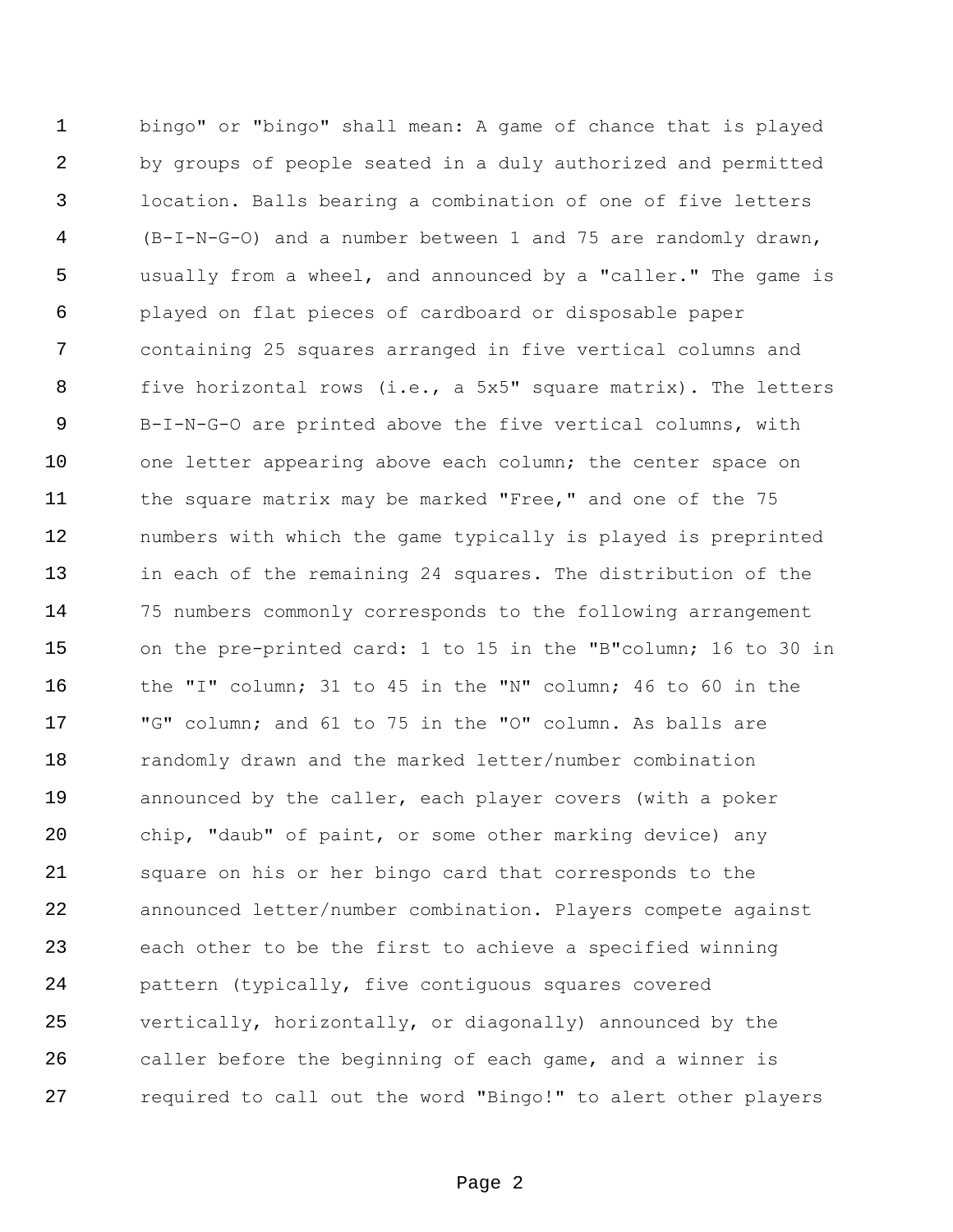and the caller to a possible win. Bingo cards are not cleared and a new game begun until it has been confirmed that each space covered on the putative winner's card was, in fact, randomly drawn and announced by the caller during the course of that game. This definition may not be construed to include the operation of the game of bingo by the use of any electronic or electrical equipment or device, computer, or related equipment, telecommunication or data transmission, storage, or receiving equipment.

 "(2) BINGO SESSION. A consecutive period of time not to exceed five consecutive hours during which bingo is played in a given day and not to exceed one day in a given week.

 "(3) EQUIVALENT VALUE. The fair market value of the 14 gift on the date the gift is given as the prize in a bingo game.

 "(4) LOCATION. A single building, hall, enclosure, or outdoor area used for the purpose of playing bingo pursuant 18 to a permit or license issued under this act.

 "(5) PERMIT HOLDER. A qualified organization or qualified club which has a permit or license pursuant to this act.

 "(6) Person. Any human being, corporation, association, or other legal entity.

 "(7) REASONABLE EXPENSES. Includes customary and usual business overhead expenses.

 "(8) QUALIFIED ORGANIZATION. A bona fide religious, educational, service, senior citizens, fraternal, or veterans'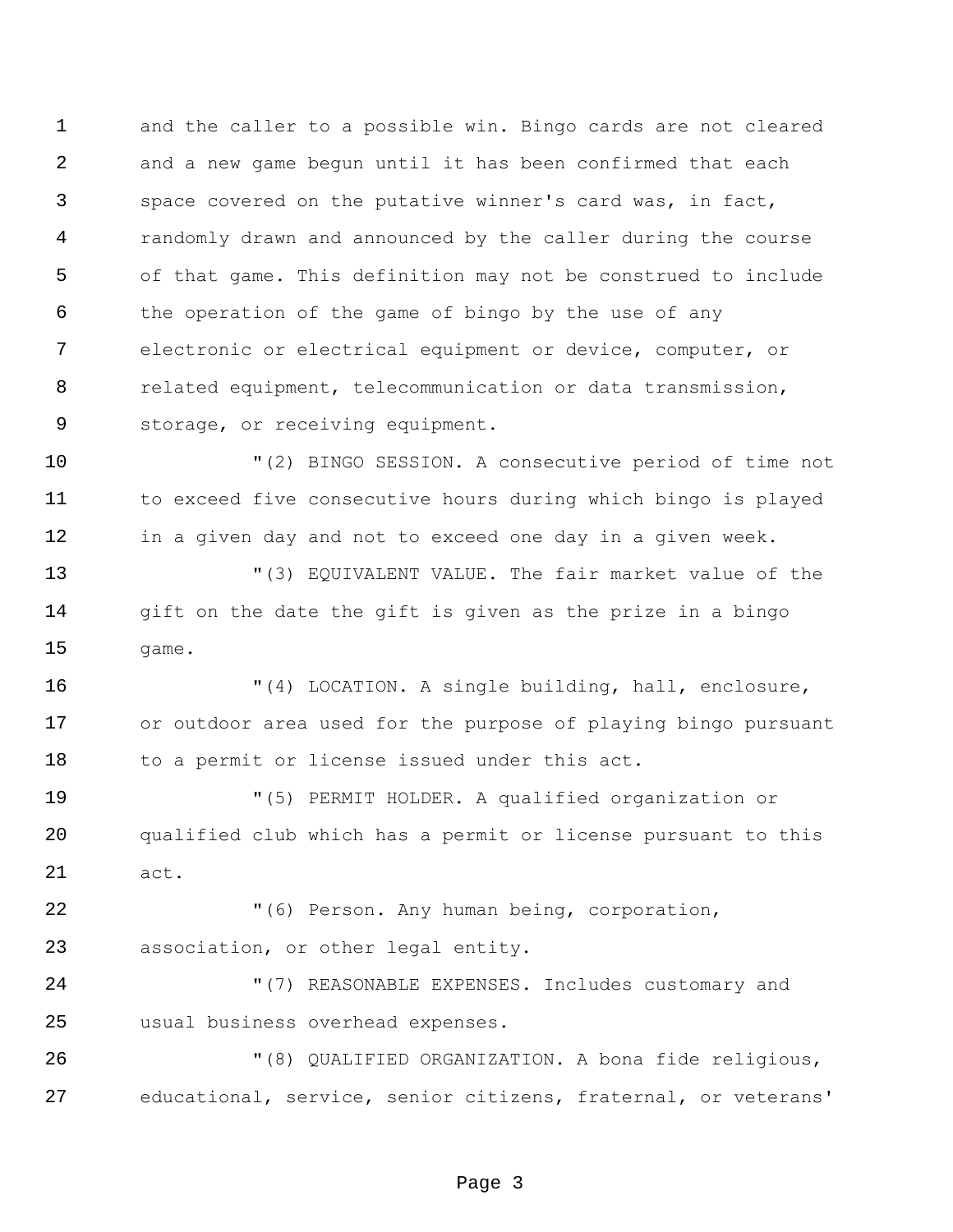organization which qualifies as an exempt organization under Section 501(c) of the Internal Revenue Code and operates without profit to its members and which has been in existence continuously as that organization for a period of three years and which has owned or leased real property in Morgan County for at least three years immediately prior to making application for operating bingo.

 "Section 6. (a) Bingo may not be conducted with any equipment which is not owned, being purchased, or being rented at a reasonable rate by the permit holder, except as otherwise provided in subsection (b) of Section 5.

 "(b) Prizes given by any qualified nonprofit organization for the playing of bingo games shall not exceed 14 the cash amount or gifts of equivalent value of three thousand five hundred dollars (\$3,500) during any bingo session.

 "(c) A permit holder may advertise bingo games or sessions with approval of the local municipal governing body.

 "(d) A permit holder shall display its bingo license conspicuously at the location where the bingo game is conducted.

 "(e) A permit holder shall conduct bingo games only at the single location specified in the application of the permit holder.

 "(f) A permit holder, pursuant to Section 3, shall not conduct more than one bingo session during any one calendar week not to exceed five hours in duration and no session shall be played after 11:30 p.m. All bingo sessions